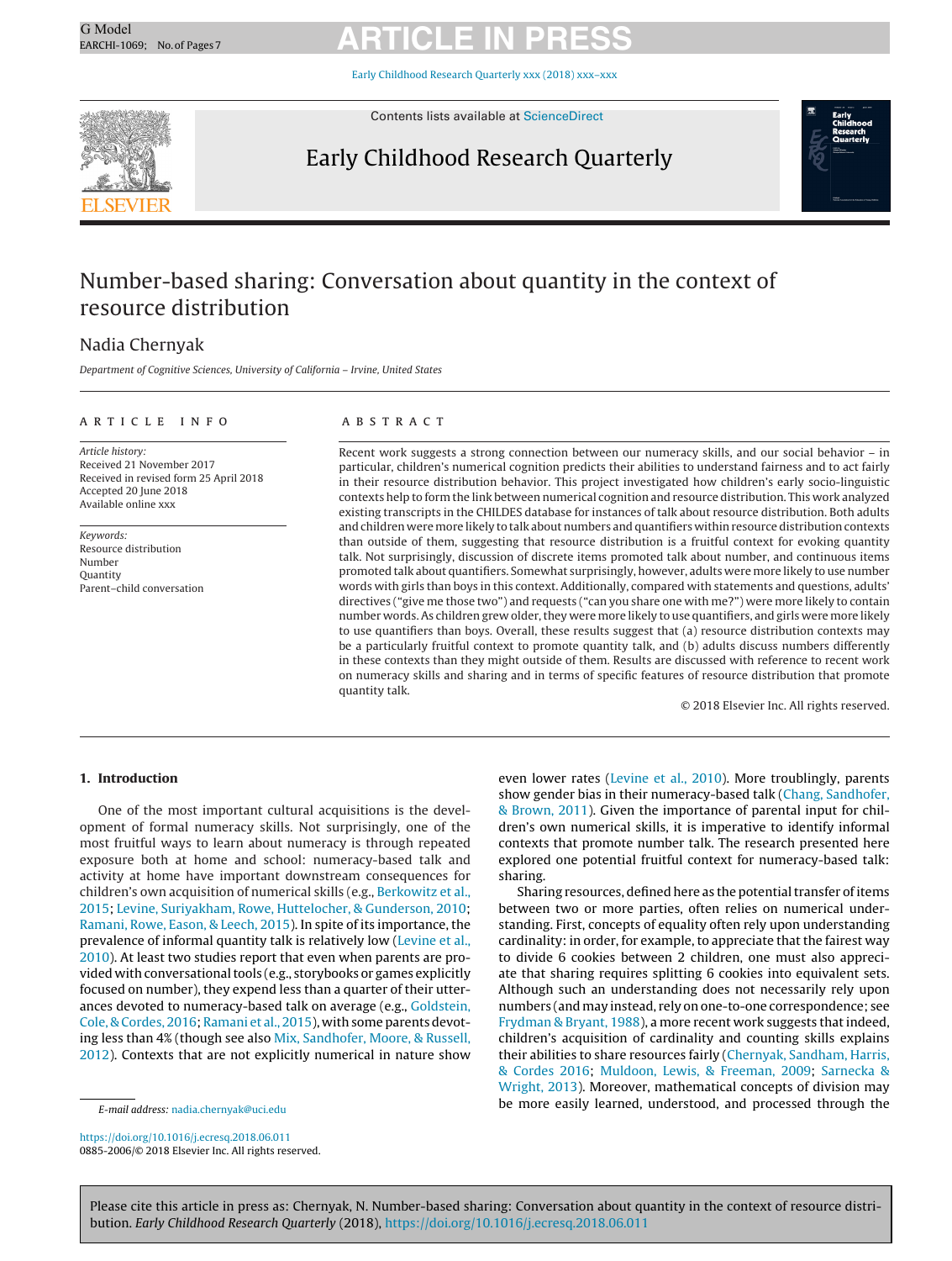2 N. Chernyak / Early Childhood Research Quarterly xxx (2018) xxx–xxx

action schema of sharing [\(Hamamouche,](#page-5-0) [Chernyak,](#page-5-0) [&](#page-5-0) [Cordes,](#page-5-0) [submitted](#page-5-0) [for](#page-5-0) [publication;](#page-5-0) [Squire](#page-6-0) [&](#page-6-0) [Bryant,](#page-6-0) [2002a,](#page-6-0) [2002b,](#page-6-0) [2003\).](#page-6-0) The culmination of this work suggests that understanding sharing and understanding counting are linked in early development.

Sharing contexts may thus be powerful in at least two respects: First, they provide informal opportunities to discuss numbers with young children, especially in the context of cardinal equivalence. For example, utterances such as "You have two, so he should have two" or "but you already got one so let's give this one to your brother" are not only useful for their references to numerical labels, but also for their ability to draw attention to the need to accomplish one-to-one correspondence between two sets. Even when numbers  $-$  or for that matter, equality  $-$  are not explicitly referenced, resource distribution and transfer often relies on explicitly denoting relative quantities (e.g., "let's give him some more"). Thus, as with other informal activities that require quantification skills (e.g., cooking with a recipe;[Vandermaas-Peeler,](#page-6-0) [Boomgarden,](#page-6-0) [Finn,](#page-6-0) [&](#page-6-0) [Pittard,](#page-6-0) [2012\),](#page-6-0) sharing contexts may promote numeracyand quantification-based talk subtly and without explicit cultural implication that it ought to do so (as might be the case with counting storybooks).

Second, resource distribution contexts may potentially promote qualitatively different patterns of quantity talk than more formal numerical activities. For example, recent evidence suggests a reversal of traditional gender differences of math-based tasks within sharing contexts: preschool-aged girls tend to outperform boys on sharing tasks. Relative to boys, girls tend to share resources equally at higher rates [\(Chernyak](#page-5-0) et [al.,](#page-5-0) [2016;](#page-5-0) [Leman,](#page-5-0) [Keller,](#page-5-0) [Takezawa,](#page-5-0) [&](#page-5-0) [Gummerum,](#page-5-0) [2009\),](#page-5-0) be more likely to endorse the norm of equal sharing ([Chernyak,](#page-5-0) [Harris,](#page-5-0) [&](#page-5-0) [Cordes,](#page-5-0) [in](#page-5-0) [press\),](#page-5-0) and be more averse to inequity ([McAuliffe,](#page-5-0) [Blake,](#page-5-0) [Kim,](#page-5-0) [Wrangham,](#page-5-0) [&](#page-5-0) [Warneken,](#page-5-0) [2013\).](#page-5-0) Given that sharing tends to involve numeracy skills, this work suggests that girls may conceptualize sharing in a more numerical way, although further research would be needed to better understand this gender difference. Because the context of resource distribution does not traditionally suffer from the same gender stereotypes as more formal math contexts, parents may not be as susceptible to the same gender biases in their speech to boys and girls. As another example, resource distribution contexts might help provide social motivation to pay attention to quantity.

Using the Child Language Data Exchange System (CHILDES; [MacWhinney,](#page-5-0) [2000\),](#page-5-0) the research here provided a descriptive analysis of how parents and young children talk about quantity in the context of resource distribution through investigating: (a) how frequently parents and children discuss quantity during resource distribution, and (b) the forms of resource distribution contexts that promote such discussion. Each utterance was coded into one of three different dimensions of resource distribution (further details are provided in the methods section). First, utterances were coded for the type of object that was being shared/transferred. Because discrete objects (e.g., toys, cookies) more naturally lend themselves to number-talk, and continuous items (e.g., juice, paper) more naturally lend themselves to quantifier talk, analyses looked at quantity talk within discrete and continuous items. Second, given the wealth of research on the usefulness of parents' and children's propensities to ask questions for children's conceptual development (e.g., [Hickling](#page-5-0) [&](#page-5-0) [Wellman,](#page-5-0) [2001;](#page-5-0) [Leech,](#page-5-0) [Salo,](#page-5-0) [Rowe,](#page-5-0) [&](#page-5-0) [Cabrera,](#page-5-0) [2013;](#page-5-0) [Rowe,](#page-5-0) [Leech,](#page-5-0) [&](#page-5-0) [Cabrera,](#page-5-0) [2017\),](#page-5-0) conversations were coded for the type of utterance (directive, request, statement, or question). In particular, the paper investigated whether questions were more likely to elicit quantity talk than other types of utterances.Although questions are typically a pedagogical tool, it may be the case that resource distribution contexts are ones in which quantity is conveyed through other means (e.g., through directives and requests to produce exact amounts). Third, this work looked at the gender of the child in order to assess potential gender differences in quantity-based talk given the two opposing findings: on the one hand, there are gender biases in parents' discussion of quantity with boys versus girls ([Chang](#page-5-0) et [al.,](#page-5-0) [2011\),](#page-5-0) but on the other hand, resource distribution contexts may not be prone to the same biases (as reviewed above). Finally, to assess how each of these dimensions mapped onto the presence of quantity talk, each utterance was coded for the presence of a number word ("one", "two", "five"), and quantifier word ("both", "half", "some").

### **2. Method**

#### 2.1. Included transcripts

Given that both the development of numerical cognition and sharing undergo rapid changes between infancy and early childhood, the selection of transcripts focused on transcripts that provided the relevant ages. As such, I included all available transcripts from 9 children that have been extensively analyzed by prior work focusing on early childhood conceptual learning ([Bartsch](#page-5-0) [&](#page-5-0) [Wellman,](#page-5-0) [1995;](#page-5-0) [Wright](#page-6-0) [&](#page-6-0) [Bartsch,](#page-6-0) [2008\):](#page-6-0) 2 brothers followed in naturalistic settings between when the oldest was 7 months and 8 years: "Ross" and "Mark" [\(MacWhinney](#page-5-0) [&](#page-5-0) [Snow,](#page-5-0) [1985,](#page-5-0) [1990\);](#page-5-0) 3 children of diverse backgrounds followed from the ages of 1.5 to just after 5 years: "Adam", "Eve", and "Sarah" [\(Brown,](#page-5-0) [1973\);](#page-5-0) 1 child recorded in the laboratory six times between the ages of 1.5–2.5 years: "Allison" [\(Bloom](#page-5-0) [1973\),](#page-5-0) 1 child followed longitudinally between the ages of 1.75 and 3 years: "Peter" [\(Bloom,](#page-5-0) [1970\);](#page-5-0) 1 child followed from 1 to 5 years: "Naomi" ([Sachs,](#page-5-0) [1983\);](#page-5-0) one child recorded during book reading sessions and followed between 2.5 and 3.9 years: "Nathaniel" ([MacWhinney](#page-5-0) [&](#page-5-0) [Snow,](#page-5-0) [1990\);](#page-5-0) and 1 child recorded during sessions in the home and followed longitudinally between the ages of 2.3 and just after 4: "Abe" [\(Kuczaj,](#page-5-0) [1977\).](#page-5-0) Additionally, because one of the interests of this study was to explore how sharing may be discussed not just among parents, but also among children, I included available transcripts from three additional corpora that included a series of child–child dyads and triads during mealtime and free play (Evans, citation unavailable; [Garvey,](#page-5-0) [1979;](#page-5-0) [Gathercole,](#page-5-0) [1980\).](#page-5-0) These included conversations from a total of 106 separate target children between the ages of 2 and just over 5.5. Additional details about these corpora are available on the CHILDES Talk Bank website.

The total set of transcripts thus included 115 total children between infancy through the end of early childhood and studied across a wide-variety of settings (at home, in the laboratory, during free play, during mealtime) and interaction types (e.g., parent–child; child–child; parent and 2 children; 3 children).

#### 2.2. Selection of utterances

All selected transcripts were initially searched for utterances containing resource distribution terms, which included the words: "fair", "give"; "take", "share", "divide", "split", "equal", and all variants thereof (e.g., "fairness", "gave"). An initial investigation revealed that additional words that could arguably count as resource distribution words (e.g., words denoting ownership such as the word "have" or "my") resulted in too many utterances that were irrelevant to the focal topic and were thus unlikely to contain resource distribution talk.

The initial search resulted in a total of 7366 utterances. We followed approaches used in past studies (e.g., [Wright](#page-6-0) [&](#page-6-0) [Bartsch,](#page-6-0) [2008\)](#page-6-0) of searching through the conversational context in order to determine whether the utterance was related to focal topic. Of these, 2871 utterances were identified as being related to resource distribution. The rest tended to used ownership words either metaphorically (e.g., "are you taking him for a ride?") or discussed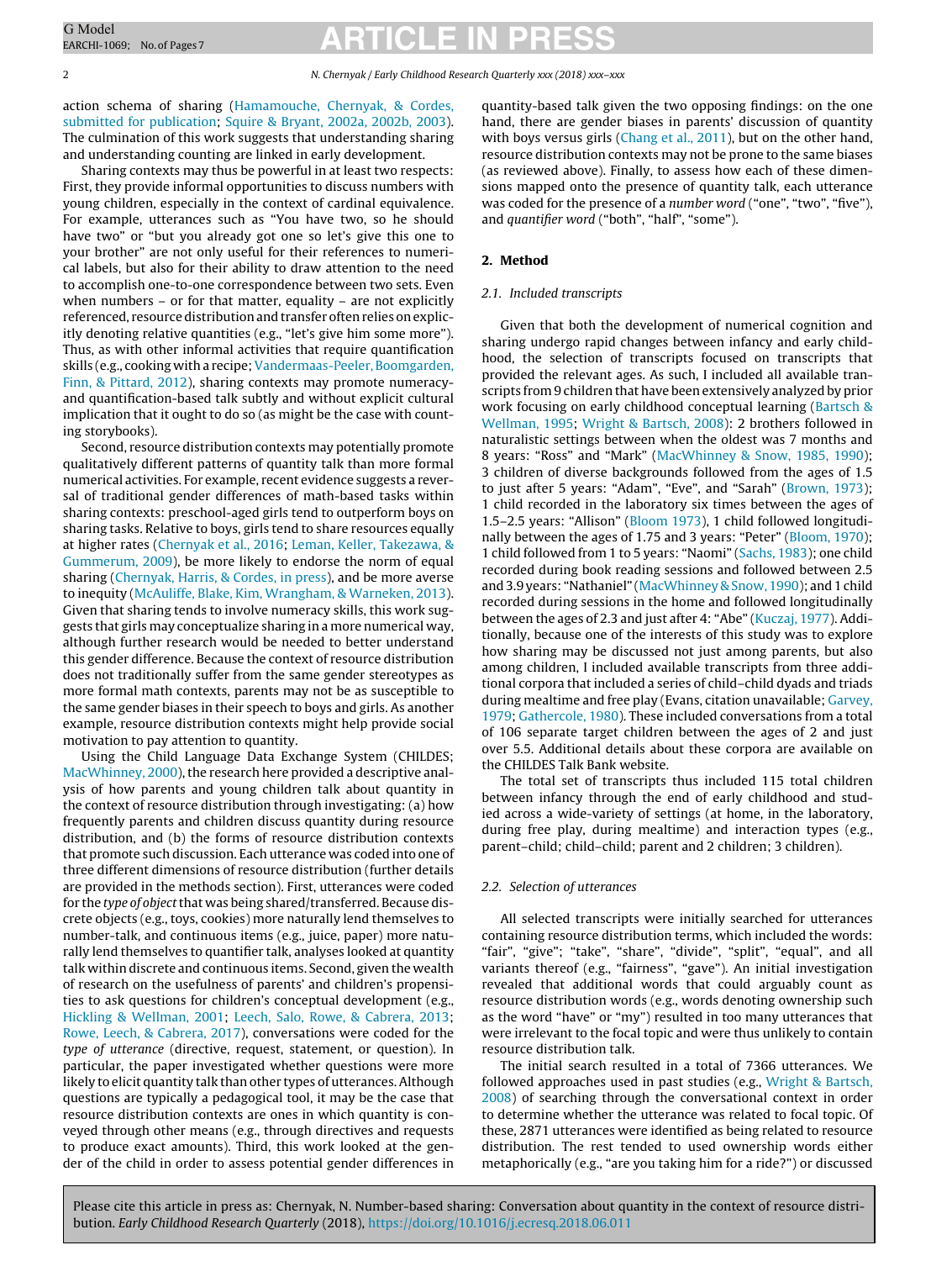#### N. Chernyak / Early Childhood Research Quarterly xxx (2018) xxx–xxx 3

#### **Table 1**

Coding scheme for each utterance.

| Dimension                        | Categories              | Examples                                                             |  |
|----------------------------------|-------------------------|----------------------------------------------------------------------|--|
|                                  | Discrete                | Cookies, toys, stickers                                              |  |
| Item type                        | Continuous              | Milk, juice, water                                                   |  |
|                                  | Both                    | Money, paper, chicken                                                |  |
|                                  | Directives and requests | "Give me another one"; "Take this"; "Could you please give me that?" |  |
| Utterance type                   | Statement               | "That not fair."; "I already gave you two"                           |  |
|                                  | Ouestion                | "What can we give her?"; "Where's the one I gave you?"               |  |
|                                  | Number                  | One: two: three: four                                                |  |
| Quantity words used <sup>a</sup> | Ouantifier              | Some; all; both; half; whole; few                                    |  |

<sup>a</sup> Denotes dimensions whose categories were not mutually exclusive (e.g., "take **two** big bites and then take **some more**").

non-distributable items (e.g., "Give me your hand"). The initial identification of resource distribution utterances was done by one coder and then verified by a second coder.

#### 2.3. Coding

All of the final selected 2871 utterances were then coded in accordance with the three dimensions (summarized in Table 1).

#### 2.3.1. Item type

First, because different types of items may promote different forms of quantity talk, each utterance was coded for the type of item that was being discussed – either continuous (i.e., juice, cookies) or discrete (toys, stickers). These categories were not mutually exclusive: for example, money can be either conceived of a continuous entity (e.g., "some money") or broken up into discretized units (coins, dollars). Similarly, initial analyses showed that conversations tended to shift between conceptualizing some items as discrete and continuous (e.g., paper can either be considered 1 discrete piece or divided continuously). Thus, each coder denoted whether the item was discrete (e.g., toys), continuous (e.g., coffee), or qualified into both categories (e.g., tape).

#### 2.3.2. Utterance type

Next, each utterance was coded into one of four categories: (1) Directives and Requests, which comprised directions provided from one speaker to another (typically, though not exclusively, from the adult to a child); (2) Statements, which were non-directive assertions of fact (e.g., "that's fair"; and (3) Questions, which were included given work showing the benefits of asking children questions more generally. Because a prior work shows that questions that specifically attempt to elicit explanatory responses (e.g., whquestions; [Leech](#page-5-0) et [al.,](#page-5-0) [2013\)](#page-5-0) confer greater benefits in terms of children's linguistic and conceptual development than nonexplanatory questions. Requests which comprised questions that typically did not elicit responses but rather did prompt children or adults to action (e.g., "Can you give me that?") were coded under Directives and Requests and not under Questions.

#### 2.3.3. Quantity words

Finally, and critically, each utterance was coded for the presence of (a) a Number Word (any word containing an integer), and/or (b) a Quantifier (words denoting quantity but that do not do note numbers – e.g., "half"; "both"; "some"; e.g., see [Sullivan](#page-6-0) [&](#page-6-0) [Barner,](#page-6-0) [2011\).](#page-6-0) We note that quantity words that were incidentally used in the utterance and were unrelated to source distribution (e.g., a parent mentioning a phone number) were not included.

If a given utterance could not be coded into one of the categories in any dimension, it was coded as uncategorizable and treated as missing data. This occurred rarely (between 0.5% and 3% across the 3 dimensions).

#### 2.3.4. Other measures

Transcripts contained information about each child's age and gender, and the speaker type (mother, father, child, grandmother, investigator). These variables were all included in our analyses. Speaker types were simplified in the analyses and coded as either Children or Adults (e.g., investigators, mothers, fathers, grandmothers). When the speaker was not a child, the adult's "age" was coded with reference to the target child investigated in the original transcript. When multiple children were being investigated (as was the case in several transcripts involving siblings or dyads), adults' ages were coded as the mean age of all children investigated.

#### 2.4. Inter-rater reliability

One of two coders (the author and a research assistant) were familiarized with the included transcripts and study aims and coded the 2871 resource distribution utterances according to the dimensions described above. A third coder, unfamiliar with transcripts, context, or study aims then separately coded all resource distribution utterances (inter-coder reliability = 84%). The first coder's codes were used for all reported analyses. Unless otherwise noted, all main model analyses remain consistent when using the second (blind coder's) codes.

#### **3. Results**

The first question concerned whether resource distribution contexts were overall likely to evoke quantity talk. Overall, number words appeared on 9.9% of the resource distribution utterances, and quantifier words appeared on 15.5%. The frequencies of quantity talk in these resource distribution contexts were significantly higher than the frequency of quantity talk that appeared in the transcripts writ large: of the 389,768 total utterances that appeared in all corpora searched in the initial selection, number words appeared 7.1% of the time and quantifier words appeared 8.3% of the time (Number talk:  $\chi^2$  (1, N = 2871) = 33.93, p < .001; Quantifier talk:  $\chi^2$  $(1, N=2871)$  = 195.54,  $p < .001$ ). Follow-up analyses suggest that these differences held for both adult and child speakers for quantifiers, but only for adults for numbers.Adults referenced numbers on 11.1% and quantifiers on 16.6% of their resource distribution contexts. In contrast, adults referenced numbers 5.9% and quantifiers on 8.8% of utterances across all contexts, which was significantly lower than the proportion of utterances devoted to quantity talk within resource distribution contexts (Number talk:  $\chi^2$  (1,  $N = 1670$  = 82.52, p < .001; Quantifier talk:  $\chi^2$  (1, N = 1670) = 126.17, p < .001). Children referenced numbers on 8.2% and quantifiers on 14% of their utterances within resource distribution contexts, in contrast to number references on 8.3% and quantifier references on 8.2% of overall utterances (Number talk:  $\chi^2$  (1, N = 1201)<1, p > 0.25; Quantifier talk:  $\chi^2$  (1, N = 1201) = 53.46, p < .001). Therefore, adults were more likely to discuss numbers and quantifiers in the context of resource distribution specifically than they were in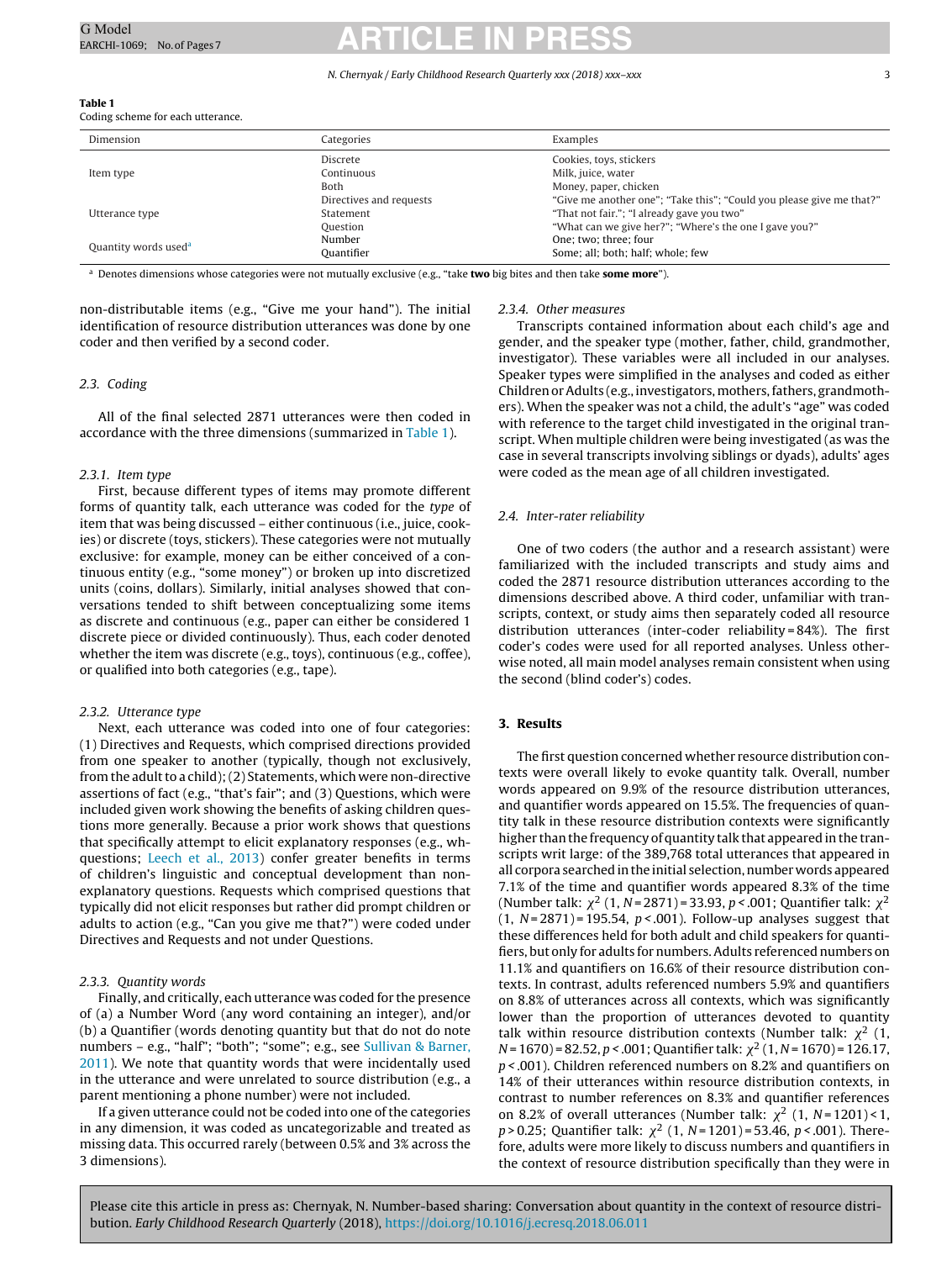# G Model GANORE IN PRESS

#### 4 N. Chernyak / Early Childhood Research Quarterly xxx (2018) xxx–xxx

**Table 2** Descriptives of adult speech utterances  $(N = 1595)$ .

| Dimension      | Proportion of utterances within<br>dimension classified as listed category | Proportion of utterances within<br>category containing a number word | Proportion of utterances within<br>category containing a quantifier |
|----------------|----------------------------------------------------------------------------|----------------------------------------------------------------------|---------------------------------------------------------------------|
|                | Discrete                                                                   | 12.5%                                                                | 9.6%                                                                |
| Item type      | (73.2%)                                                                    |                                                                      |                                                                     |
|                | Continuous                                                                 | 3.9%                                                                 | 32.8%                                                               |
|                | (16.2%)                                                                    |                                                                      |                                                                     |
|                | Both                                                                       | 6%                                                                   | 43.5%                                                               |
|                | (10.5%)                                                                    |                                                                      |                                                                     |
| Utterance type | Directives and                                                             | 15%                                                                  | 19.6%                                                               |
|                | requests $(39.3%)$                                                         |                                                                      |                                                                     |
|                | Statements                                                                 | 7.1%                                                                 | 17.9%                                                               |
|                | (41.4%)                                                                    |                                                                      |                                                                     |
|                | Questions                                                                  | 8.1%                                                                 | 9.4%                                                                |
|                | (19.2%)                                                                    |                                                                      |                                                                     |
| Gender         | Female                                                                     | 12.1%                                                                | 15.7%                                                               |
|                | (42.3%)                                                                    |                                                                      |                                                                     |
|                | Male                                                                       | 8.8%                                                                 | 17.4%                                                               |
|                | (57.7%)                                                                    |                                                                      |                                                                     |

Note: Uncategorizable utterances are excluded from overall frequency counts.

the transcripts as a whole; children were more likely to reference quantity in these contexts as well.

The next question concerned which factors of resource distribution contexts were most conducive to quantity talk. To first analyze the features of adults' talk most likely to contain numbers, I analyzed the utterances spoken by adults. A binary logistic Generalized Estimating Equation<sup>1</sup> using Gender of the target child, Age of the target child, Utterance Type, and Item Type as predictors and whether the utterance contained a number word as a response revealed a significant effect of Item Type, Wald  $\chi^2$ (2)=50.50, p<.001, Utterance Type, Wald  $\chi^2$  (2)=6.91, p=0.03, and Gender,  $\chi^2$  (1)=8.02, p=0.005, and no effect of Age, p>0.25. See Table 2 for frequencies of utterances within each category containing number words. Not surprisingly, discrete substances evoked a greater proportion of number talk than either continuous,  $\chi^2$  (1, N = 1427) = 16.25, p < 0.001 or mixed substances,  $\chi^2$  (1,  $N = 1336$  = 6.11,  $p = 0.01$ , whereas the latter two did not differ from one another. Somewhat surprisingly ([Chang](#page-5-0) et [al.,](#page-5-0) [2011\),](#page-5-0) however, adults were significantly more likely to use numbers when speaking to a female child than a male child, albeit modestly so (8.8% of utterances spoken to boys contained number words compared with 12.1%). Additionally, adults were more likely to use numbers when making directives and requests than when asking questions,  $\chi^2$  (1,  $N = 934$ ) = 8.70,  $p = 0.003$  and more than when making statements,  $\chi^2$  (1, N = 1288) = 20.50, p < 0.001.

Follow-up analyses investigated the unexpected gender difference by testing whether adults' use of numbers with girls was specific to resource distribution contexts. The full set of corpora revealed a strong gender bias in the expected direction: of the utterances containing numbers, 67.6% were directed towards boys, whereas only 32.4% were directed towards girls. In contrast, in the resource distribution utterances subset, of the utterances containing numbers, 52.5% were devoted to boys, and 47.5% were devoted to girls, representing a much more balanced distribution, and more importantly, a significant deviation from the proportions expected based on the full corpora,  $\chi^2$  (1, N=181)=18.88, p<.001. Thus, the gender imbalance present in the full set of transcripts nearly disappeared within resource distribution contexts.

The same model was then run predicting quantifier talk and thus using whether the utterance contained a quantifier was a predictor. There was a significant effect of Item Type, Wald  $\chi^2$  (2)=41.23, p < .001, Utterance Type, Wald  $\chi^2$  (2)=159.50, p < 0.001, and no effect of Gender or Age (p's > 0.10). Follow-up analyses showed that adults were more likely to use quantifiers when speaking about continuous items than discrete items,  $\chi^2$  (1, N = 1426) = 95.99,  $p$  < 0.001, and when speaking about mixed items than discrete items,  $\chi^2$  (1, N = 1335) = 141.01, p < 0.001. Continuous and mixed items did not differ from one another in proportion of quantifier talk  $(p > 0.10)$ . Finally, questions were less likely to contain quantifiers than directives and requests,  $\chi^2$  (1, N = 934) = 15.65, p < 0.001, and also less likely than statements,  $\chi^2$  (1, N=967)=11.56, p < 0.001, though the latter two did not differ from one another  $(p > 0.10)$ .

Therefore, overall, discrete items provoked number talk and continuous and mixed items provoked quantifier talk. Generally, directives and requests were the most likely to promote both number and quantifier talk and questions the least likely.

The next set of analyses then focused on children's utterances. The same models were re-run on the set of utterances produced by children. [Table](#page-4-0) 3 shows the raw proportions. For number talk, there was a significant effect of Item Type, Wald  $\chi^2$  (1) = 30.24, p < 0.001, and no other significant effects (all  $p$ 's > 0.25). Follow-up analyses showed that discrete items were more likely to contain number words than continuous items,  $\chi^2$  (1, N = 1,016) = 6.65, p = 0.01 though no other categories differed from one another (all p's > 0.05).

Finally, the model predicting quantifier talk among children showed a significant effect of Gender, Wald  $\chi^2$  (1)=4.74, p=0.03, a significant effect of Age, Wald  $\chi^2$  (1) = 10.17, p = 0.001, a significant effect of Item Type, Wald  $\chi^2$  (2)=47.40, p < 0.001, and no effect of Utterance Type ( $p > 0.25$ ). Children were more likely to reference quantifiers as they grew older. Girls were also more likely to reference quantifiers than boys, and children were more likely to reference quantifiers when discussing continuous substances than discrete substances,  $\chi^2$  (1, N = 1,016) = 93.96, p < 0.001, and when discussing mixed substances than discrete substances,  $\chi^2$  $(1, N = 980) = 60.29$ ,  $p < 0.001$ . Mixed and continuous substances did not differ from one another ( $p > 0.25$ ).<sup>2</sup>

The final analysis explored whether the finding that girls were more likely to reference quantifiers than boys was specific to resource distribution contexts. The full set of corpora revealed a

<sup>&</sup>lt;sup>1</sup> All GEE models were run assuming a robust estimator and independent correlation structure. To account for potential inter-correlations among utterances coming from the same transcript and the same child, Corpus (i.e., study from which the data originated) was entered as a subject variable and Transcript ID (i.e., unique identifier for each separate conversational recording) and Utterance ID (i.e., line number within each transcript) as within-subject variables.

 $^2\,$  Age and gender effects for this model did not hold when using the second coder's codes. Therefore, these effects should be interpreted with some caution (e.g., paper; tape; a cake).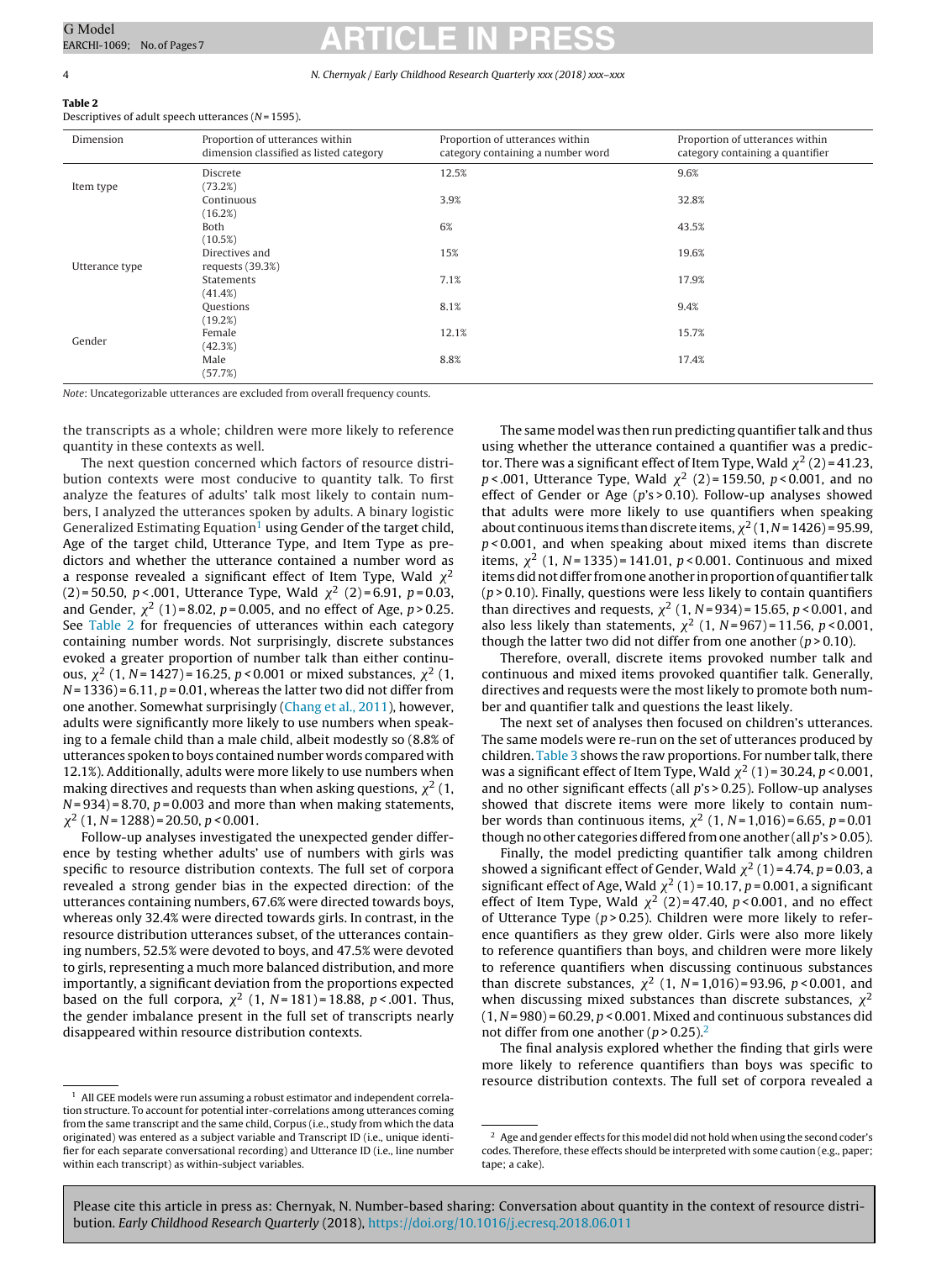#### N. Chernyak / Early Childhood Research Quarterly xxx (2018) xxx–xxx 5

<span id="page-4-0"></span>

Descriptives of children's speech utterances  $(N = 1129)$ .

| Dimension      | Proportion of utterances within<br>dimension classified as listed category | Proportion of utterances within<br>category containing a number word | Proportion of utterances within<br>category containing a quantifier |
|----------------|----------------------------------------------------------------------------|----------------------------------------------------------------------|---------------------------------------------------------------------|
|                | Discrete                                                                   | 7.9%                                                                 | 8.2%                                                                |
| Item type      | (75.2%)                                                                    |                                                                      |                                                                     |
|                | Continuous                                                                 | 1.9%                                                                 | 35.8%                                                               |
|                | (14.0%)                                                                    |                                                                      |                                                                     |
|                | Both                                                                       | 7.3%                                                                 | 37.7%                                                               |
|                | (10.8%)                                                                    |                                                                      |                                                                     |
|                | Directives and                                                             | 7.7%                                                                 | 15.4%                                                               |
| Utterance type | Requests (43.4%)                                                           |                                                                      |                                                                     |
|                | <b>Statements</b>                                                          | 6.2%                                                                 | 14.0%                                                               |
|                | (51.4%)                                                                    |                                                                      |                                                                     |
|                | Questions                                                                  | 10.0%                                                                | 13.3%                                                               |
|                | (5.3%)                                                                     |                                                                      |                                                                     |
| Gender         | Female                                                                     | 7.0%                                                                 | 12.8%                                                               |
|                | (36.6%)                                                                    |                                                                      |                                                                     |
|                | Male                                                                       | 7.1%                                                                 | 17.9%                                                               |
|                | (63.4%)                                                                    |                                                                      |                                                                     |

Note: Uncategorizable utterances are excluded from overall frequency counts.

strong gender bias in the expected direction: of the utterances containing quantifiers, 70.2% were spoken by boys, whereas only 29.8% were spoken by girls. In contrast, in the resource distribution utterances subset, of the utterances containing quantifiers, 55.4% were spoken by boys, and 44.6% were spoken by girls, representing a much more balanced distribution, and more importantly, a significant deviation from the full corpora,  $\chi^2$  (1, N = 166) = 17.33, p < .001. Thus, the gender imbalance present in the full set of transcripts nearly disappeared within resource distribution contexts.

Overall, for both children and adults, discrete items evoked number talk and continuous and mixed substances evoked talk about quantifiers.Additionally, adults' directives and requests were the most likely to contain number words. Finally, girls showed some advantages with quantity talk: adults spoke more about numbers when speaking to girls during resource distribution, and girls were more likely to use quantifiers in the context of resource distribution.

#### **4. Discussion**

Recent work has taken an interest in the types of social contexts that promote quantity and number talk ([Goldstein](#page-5-0) et [al.,](#page-5-0) [2016;](#page-5-0) [Mix](#page-5-0) et [al.,](#page-5-0) [2012\)](#page-5-0) given the important contribution that such a talk plays in the development of children's number concepts (e.g., [Levine](#page-5-0) et [al.,](#page-5-0) [2010;](#page-5-0) [Ramani](#page-5-0) et [al.,](#page-5-0) [2015\).](#page-5-0) This work points to resource distribution as one potential context that may be exploited in future work. Overall, both parents and children referenced numbers in the context of resource distribution more often than they did overall, suggesting that discussion about distributing items generally lend themselves to quantification. Of course, quantity talk was nonetheless modest, especially when compared to the amount of talk used in educational activities. However, resource distribution contexts may nonetheless confer several benefits including providing additional social motivation to attend to number. In fact, several utterances may in fact have reflected adults' attempts to teach children about numbers through using social means (e.g., "Give Ernie 5"; "(what) if I give you ten dollars?"; "I gave him three dollars and he didn't even want to give me my seventy-five cents"). Yet other utterances appear to reflect purely social motivations ("generous people give two to another boy"; "I take two vitamins everyday; right, Dad?"; "so we have two so we don't have to share") but nonetheless contained number and quantifier talk. Both cases suggest that the social domain may be an important way in which to scaffold young children's quantity knowledge (see also [Hamamouche](#page-5-0) et [al.,](#page-5-0) [under](#page-5-0) [review\).](#page-5-0) Overall, this paper joins recent attempts to better understand how and when quantity-based concepts are transmitted in parent–child conversation (see [Willits,](#page-6-0) [Jones,](#page-6-0) [&](#page-6-0) [Landy,](#page-6-0) [2016\).](#page-6-0)

This work also identified several key features of resource distribution contexts that may be particularly conducive to quantity talk, and ways in which resource distribution contexts differ qualitatively from other contexts. First, adults were more likely to reference numbers when speaking with girls, and girls were more likely to use quantifiers in their resource distribution speech than boys. Both of these results, but the former especially, are surprising in light of work showing traditional gender biases in parents' number talk [\(Chang](#page-5-0) et [al.,](#page-5-0) [2011\),](#page-5-0) spatial talk ([Pruden](#page-5-0) [&](#page-5-0) [Levine,](#page-5-0) [2017\),](#page-5-0) and explanatory science talk ([Crowley,](#page-5-0) [Callanan,](#page-5-0) [Tenenbaum,](#page-5-0) [&](#page-5-0) [Allen,](#page-5-0) [2001\).](#page-5-0) However, these findings are not as surprising in light of several datasets finding that girls are better adept at both sharing resources equally and at understanding norms of equal sharing than boys ([Chernyak](#page-5-0) et [al.,](#page-5-0) [2016;](#page-5-0) under review; [Leman](#page-5-0) et [al.,](#page-5-0) [2009\).](#page-5-0) Gender differences of this sort generally ought to be interpreted carefully given other potential cultural confounds and future work is needed to better understand the motivations behind parents'talk about number. Moreover, given the limited sample size and historical timing of the CHILDES sample, it will be important to extended these investigations to present-day settings prior to drawing strong conclusions. It will also be important for future work to identify other potential search terms that may contain resource distribution utterances within CHILDES, as well as to investigate whether number concepts obtained during resource distribution transfer to more formalized mathematical setting.

Directives and requests were particularly fruitful for promoting both number and quantifier talk from parents. Prior work has generally shown the benefits of question-asking (e.g., [Leech](#page-5-0) et [al.,](#page-5-0) [2013;](#page-5-0) [Rowe](#page-5-0) et [al.,](#page-5-0) [2017;](#page-5-0) [Tamis-LeMonda,](#page-6-0) [Baumwell,](#page-6-0) [&](#page-6-0) [Cristofaro,](#page-6-0) [2012;](#page-6-0) [Yu,](#page-6-0) [Bonawitz,](#page-6-0) [&](#page-6-0) [Shafto,](#page-6-0) [2017\)](#page-6-0) for young children's conceptual and linguistic development. Many of the questions that adults asked of children in the context of the present study were pedagogical in nature and therefore likely beneficial in ways that are not related to children's learning of numeracy skills. However, questions were not particularly helpful with respect to referencing quantity – instead, directives and requests were the most likely to contain such talk, likely because number-based resource distribution often involves parents prompting children to undertake actions (e.g., even out quantities; hand over or take a specific set of resources). Such directives and requests may thus reflect adults specifying how resource distribution ought to be done.

Not surprisingly, continuous substances were more likely to evoke quantifier talk and discrete items were more likely to evoke number talk. Thus, both adults and childrenmodulated their speech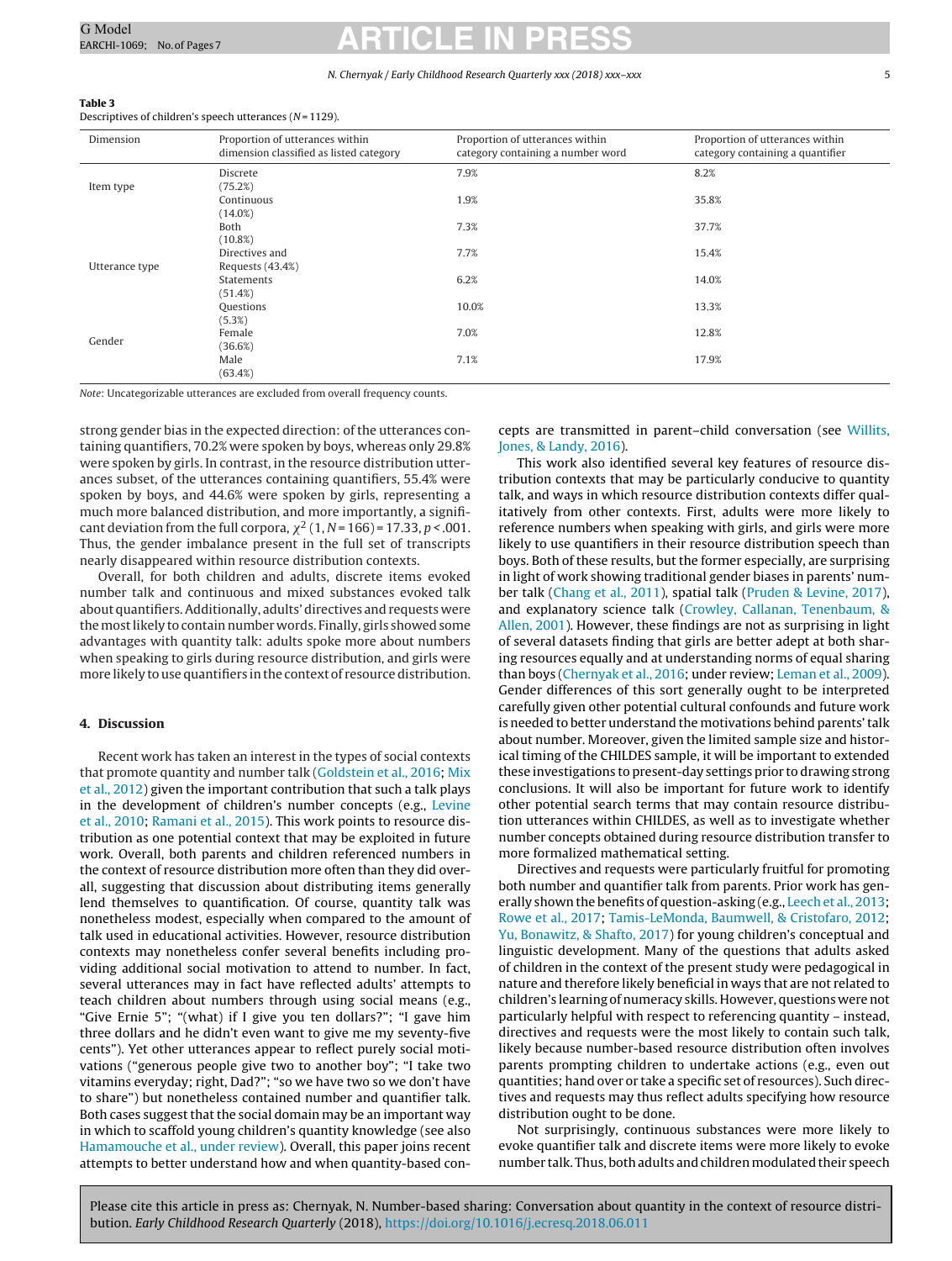6 N. Chernyak / Early Childhood Research Quarterly xxx (2018) xxx–xxx

according to the item being shared or discussed. Quantifier talk was overall more prevalent than number talk, and continuous and mixed substances were overall more likely to elicit quantity talk in the context of resource distribution. One possibility for this may be that our early concepts of resource distribution are built out of considering continuous extent (e.g., sharing juice, splitting a cookie), rather than exact equality. Such a possibility would be consistent with recent findings showing an early-developing focus on fairness (e.g., Geraci & Surian, 2011; Schmidt & Sommerville, 2011), which, like, notions of approximate quantity, may develop during infancy (Feigenson, Carey, & Hauser, 2002; see also [vanMarle](#page-6-0) [&](#page-6-0) [Wynn,](#page-6-0) [2011\),](#page-6-0) in light of our relatively later-developing notions of behavioral equality, which may rely on exact, symbolic understanding of number (Chernyak et al., 2016; see also Blake, McAuliffe, & Warneken, 2014; Sheskin, Chevallier, Lambert, & Baumard, 2014).

Substances that could be either discretized or thought of continuously (e.g., paper) evoked both number and quantifier talk at relatively high rates, suggesting either that adults purposely used such substances in order to talk about quantity, or that such substances inherently lent themselves to more quantity-based talk. Given that the items discussed tended to be typical household items (e.g., paper, tape, and a cake), the latter possibility appears more likely. Future work may also investigate whether such items are particularly helpful in appreciating the connection between discrete and continuous quantities because they may naturally lend themselves to discrete-continuous transformations (e.g., 1 continuous cake can be divided into 8 discrete pieces; a bowl of noodles represents both a continuous mass of spaghetti and discrete units of individual spaghettis).

These findings also have theoretical implications for recent work finding that young children's numeracy abilities and social skills may be intrinsically linked in early childhood (Chernyak et al., 2016; Muldoon et al., 2009; Sarnecka & Wright, 2013) and suggest that children's early social contexts may be one important way that promotes this link. Given the great importance of quantity input in young children's numeracy skills, it is important to identify contexts that spontaneously promote it. Although a recent work has looked at discussion of number in more formal math-based activities (e.g., Ramani et al., 2015) little work has been devoted the types of spontaneous, everyday contexts that are evoke quantity talk. The activity of resource distribution promoted spontaneous talk about quantity across multiple naturalistic settings, for both children and adults, and across a wide variety of conversational exchanges (e.g., between children, between adults). Future work may focus on the types and forms of number talk that resource distribution is likely to produce as well as whether resource distribution contexts may be a fruitful means of introducing and scaffolding more formal mathematical concepts (e.g., counting; arithmetic) in more formal settings.

#### **Acknowledgements**

I would like to acknowledge Kristin Danyluk, Celine Lim, Jonathan Miksis, and Jenna Moscarelli for assistance with data handling and coding; Raychel Gordon for research support; and Sara Cordes for kindly lending resources and support to conduct this project. This work was funded by Grant #56348 from the John Templeton Foundation.

#### **References**

- Bartsch, K., & Wellman, H. M. (1995). [Children](http://refhub.elsevier.com/S0885-2006(18)30084-X/sbref0005) [talk](http://refhub.elsevier.com/S0885-2006(18)30084-X/sbref0005) [about](http://refhub.elsevier.com/S0885-2006(18)30084-X/sbref0005) [the](http://refhub.elsevier.com/S0885-2006(18)30084-X/sbref0005) [mind](http://refhub.elsevier.com/S0885-2006(18)30084-X/sbref0005)[.](http://refhub.elsevier.com/S0885-2006(18)30084-X/sbref0005) [New](http://refhub.elsevier.com/S0885-2006(18)30084-X/sbref0005) [York,](http://refhub.elsevier.com/S0885-2006(18)30084-X/sbref0005) [NY:](http://refhub.elsevier.com/S0885-2006(18)30084-X/sbref0005) **[Oxford](http://refhub.elsevier.com/S0885-2006(18)30084-X/sbref0005) [University](http://refhub.elsevier.com/S0885-2006(18)30084-X/sbref0005) Press**
- Berkowitz, T., Schaeffer, M. W., Maloney, E. A., Peterson, L., Gregor, C., Levine, S. C., & Beilock, S. L. (2015). [Math](http://refhub.elsevier.com/S0885-2006(18)30084-X/sbref0010) [at](http://refhub.elsevier.com/S0885-2006(18)30084-X/sbref0010) [home](http://refhub.elsevier.com/S0885-2006(18)30084-X/sbref0010) [adds](http://refhub.elsevier.com/S0885-2006(18)30084-X/sbref0010) [up](http://refhub.elsevier.com/S0885-2006(18)30084-X/sbref0010) [to](http://refhub.elsevier.com/S0885-2006(18)30084-X/sbref0010) [achievement](http://refhub.elsevier.com/S0885-2006(18)30084-X/sbref0010) [in](http://refhub.elsevier.com/S0885-2006(18)30084-X/sbref0010) [school.](http://refhub.elsevier.com/S0885-2006(18)30084-X/sbref0010) [Science](http://refhub.elsevier.com/S0885-2006(18)30084-X/sbref0010)[,](http://refhub.elsevier.com/S0885-2006(18)30084-X/sbref0010) [350](http://refhub.elsevier.com/S0885-2006(18)30084-X/sbref0010)[,](http://refhub.elsevier.com/S0885-2006(18)30084-X/sbref0010) [196](http://refhub.elsevier.com/S0885-2006(18)30084-X/sbref0010)–[198.](http://refhub.elsevier.com/S0885-2006(18)30084-X/sbref0010)
- Blake, P. R., McAuliffe, K., & Warneken, F. (2014). [The](http://refhub.elsevier.com/S0885-2006(18)30084-X/sbref0015) [developmental](http://refhub.elsevier.com/S0885-2006(18)30084-X/sbref0015) [origins](http://refhub.elsevier.com/S0885-2006(18)30084-X/sbref0015) [of](http://refhub.elsevier.com/S0885-2006(18)30084-X/sbref0015) [fairness:](http://refhub.elsevier.com/S0885-2006(18)30084-X/sbref0015) [The](http://refhub.elsevier.com/S0885-2006(18)30084-X/sbref0015) [knowledge](http://refhub.elsevier.com/S0885-2006(18)30084-X/sbref0015)–[behavior](http://refhub.elsevier.com/S0885-2006(18)30084-X/sbref0015) [gap.](http://refhub.elsevier.com/S0885-2006(18)30084-X/sbref0015) [Trends](http://refhub.elsevier.com/S0885-2006(18)30084-X/sbref0015) [in](http://refhub.elsevier.com/S0885-2006(18)30084-X/sbref0015) [Cognitive](http://refhub.elsevier.com/S0885-2006(18)30084-X/sbref0015) [Sciences](http://refhub.elsevier.com/S0885-2006(18)30084-X/sbref0015)[,](http://refhub.elsevier.com/S0885-2006(18)30084-X/sbref0015) [18](http://refhub.elsevier.com/S0885-2006(18)30084-X/sbref0015), [559–561.](http://refhub.elsevier.com/S0885-2006(18)30084-X/sbref0015)
- Bloom, L. (1970). [Language](http://refhub.elsevier.com/S0885-2006(18)30084-X/sbref0020) [development:](http://refhub.elsevier.com/S0885-2006(18)30084-X/sbref0020) [Form](http://refhub.elsevier.com/S0885-2006(18)30084-X/sbref0020) [and](http://refhub.elsevier.com/S0885-2006(18)30084-X/sbref0020) [function](http://refhub.elsevier.com/S0885-2006(18)30084-X/sbref0020) [in](http://refhub.elsevier.com/S0885-2006(18)30084-X/sbref0020) [emerging](http://refhub.elsevier.com/S0885-2006(18)30084-X/sbref0020) [grammars](http://refhub.elsevier.com/S0885-2006(18)30084-X/sbref0020)[.](http://refhub.elsevier.com/S0885-2006(18)30084-X/sbref0020) [Cambridge,](http://refhub.elsevier.com/S0885-2006(18)30084-X/sbref0020) [MA:](http://refhub.elsevier.com/S0885-2006(18)30084-X/sbref0020) [MIT](http://refhub.elsevier.com/S0885-2006(18)30084-X/sbref0020) [Press.](http://refhub.elsevier.com/S0885-2006(18)30084-X/sbref0020)
- Bloom, L. (1973). [One](http://refhub.elsevier.com/S0885-2006(18)30084-X/sbref0025) [word](http://refhub.elsevier.com/S0885-2006(18)30084-X/sbref0025) [at](http://refhub.elsevier.com/S0885-2006(18)30084-X/sbref0025) [a](http://refhub.elsevier.com/S0885-2006(18)30084-X/sbref0025) [time:](http://refhub.elsevier.com/S0885-2006(18)30084-X/sbref0025) [The](http://refhub.elsevier.com/S0885-2006(18)30084-X/sbref0025) [use](http://refhub.elsevier.com/S0885-2006(18)30084-X/sbref0025) [of](http://refhub.elsevier.com/S0885-2006(18)30084-X/sbref0025) [single-word](http://refhub.elsevier.com/S0885-2006(18)30084-X/sbref0025) [utterances](http://refhub.elsevier.com/S0885-2006(18)30084-X/sbref0025) [before](http://refhub.elsevier.com/S0885-2006(18)30084-X/sbref0025) [syntax](http://refhub.elsevier.com/S0885-2006(18)30084-X/sbref0025)[.](http://refhub.elsevier.com/S0885-2006(18)30084-X/sbref0025) [The](http://refhub.elsevier.com/S0885-2006(18)30084-X/sbref0025) [Hague:](http://refhub.elsevier.com/S0885-2006(18)30084-X/sbref0025) [Mouton.](http://refhub.elsevier.com/S0885-2006(18)30084-X/sbref0025)
- Brown, R. (1973). [A](http://refhub.elsevier.com/S0885-2006(18)30084-X/sbref0030) [first](http://refhub.elsevier.com/S0885-2006(18)30084-X/sbref0030) [language:](http://refhub.elsevier.com/S0885-2006(18)30084-X/sbref0030) [The](http://refhub.elsevier.com/S0885-2006(18)30084-X/sbref0030) [early](http://refhub.elsevier.com/S0885-2006(18)30084-X/sbref0030) [stages](http://refhub.elsevier.com/S0885-2006(18)30084-X/sbref0030)[.](http://refhub.elsevier.com/S0885-2006(18)30084-X/sbref0030) [Cambridge,](http://refhub.elsevier.com/S0885-2006(18)30084-X/sbref0030) [MA:](http://refhub.elsevier.com/S0885-2006(18)30084-X/sbref0030) [Harvard](http://refhub.elsevier.com/S0885-2006(18)30084-X/sbref0030) [University](http://refhub.elsevier.com/S0885-2006(18)30084-X/sbref0030) [Press.](http://refhub.elsevier.com/S0885-2006(18)30084-X/sbref0030)
- Chang, A., Sandhofer, C. M., & Brown, C. S. (2011). [Gender](http://refhub.elsevier.com/S0885-2006(18)30084-X/sbref0035) [biases](http://refhub.elsevier.com/S0885-2006(18)30084-X/sbref0035) [in](http://refhub.elsevier.com/S0885-2006(18)30084-X/sbref0035) [early](http://refhub.elsevier.com/S0885-2006(18)30084-X/sbref0035) [number](http://refhub.elsevier.com/S0885-2006(18)30084-X/sbref0035) [exposure](http://refhub.elsevier.com/S0885-2006(18)30084-X/sbref0035) [to](http://refhub.elsevier.com/S0885-2006(18)30084-X/sbref0035) [preschool-aged](http://refhub.elsevier.com/S0885-2006(18)30084-X/sbref0035) [children.](http://refhub.elsevier.com/S0885-2006(18)30084-X/sbref0035) [Journal](http://refhub.elsevier.com/S0885-2006(18)30084-X/sbref0035) [of](http://refhub.elsevier.com/S0885-2006(18)30084-X/sbref0035) [Language](http://refhub.elsevier.com/S0885-2006(18)30084-X/sbref0035) [and](http://refhub.elsevier.com/S0885-2006(18)30084-X/sbref0035) [Social](http://refhub.elsevier.com/S0885-2006(18)30084-X/sbref0035) [Psychology](http://refhub.elsevier.com/S0885-2006(18)30084-X/sbref0035)[,](http://refhub.elsevier.com/S0885-2006(18)30084-X/sbref0035) [30](http://refhub.elsevier.com/S0885-2006(18)30084-X/sbref0035)[\(4\),](http://refhub.elsevier.com/S0885-2006(18)30084-X/sbref0035) [440–450.](http://refhub.elsevier.com/S0885-2006(18)30084-X/sbref0035)
- Chernyak N., Harris P.L., & Cordes S. (in press). Explaining early moral hypocrisy: Numerical cognition promotes equal sharing behavior in preschool-aged children. Developmental Science.
- Chernyak, N., Sandham, B., Harris, P. L., & Cordes, S. (2016). [Numerical](http://refhub.elsevier.com/S0885-2006(18)30084-X/sbref0045) [cognition](http://refhub.elsevier.com/S0885-2006(18)30084-X/sbref0045) [explains](http://refhub.elsevier.com/S0885-2006(18)30084-X/sbref0045) [age-related](http://refhub.elsevier.com/S0885-2006(18)30084-X/sbref0045) [changes](http://refhub.elsevier.com/S0885-2006(18)30084-X/sbref0045) [in](http://refhub.elsevier.com/S0885-2006(18)30084-X/sbref0045) [third-party](http://refhub.elsevier.com/S0885-2006(18)30084-X/sbref0045) [fairness.](http://refhub.elsevier.com/S0885-2006(18)30084-X/sbref0045) [Developmental](http://refhub.elsevier.com/S0885-2006(18)30084-X/sbref0045) [Psychology](http://refhub.elsevier.com/S0885-2006(18)30084-X/sbref0045)[,](http://refhub.elsevier.com/S0885-2006(18)30084-X/sbref0045) [52](http://refhub.elsevier.com/S0885-2006(18)30084-X/sbref0045)[,](http://refhub.elsevier.com/S0885-2006(18)30084-X/sbref0045) [1555–1562.](http://refhub.elsevier.com/S0885-2006(18)30084-X/sbref0045)
- Crowley, K., Callanan, M. A., Tenenbaum, H. R., & Allen, E. (2001). [Parents](http://refhub.elsevier.com/S0885-2006(18)30084-X/sbref0050) [explain](http://refhub.elsevier.com/S0885-2006(18)30084-X/sbref0050) [more](http://refhub.elsevier.com/S0885-2006(18)30084-X/sbref0050) [often](http://refhub.elsevier.com/S0885-2006(18)30084-X/sbref0050) [to](http://refhub.elsevier.com/S0885-2006(18)30084-X/sbref0050) [boys](http://refhub.elsevier.com/S0885-2006(18)30084-X/sbref0050) [than](http://refhub.elsevier.com/S0885-2006(18)30084-X/sbref0050) [to](http://refhub.elsevier.com/S0885-2006(18)30084-X/sbref0050) [girls](http://refhub.elsevier.com/S0885-2006(18)30084-X/sbref0050) [during](http://refhub.elsevier.com/S0885-2006(18)30084-X/sbref0050) [shared](http://refhub.elsevier.com/S0885-2006(18)30084-X/sbref0050) [scientific](http://refhub.elsevier.com/S0885-2006(18)30084-X/sbref0050) [thinking.](http://refhub.elsevier.com/S0885-2006(18)30084-X/sbref0050) [Psychological](http://refhub.elsevier.com/S0885-2006(18)30084-X/sbref0050) [Science](http://refhub.elsevier.com/S0885-2006(18)30084-X/sbref0050)[,](http://refhub.elsevier.com/S0885-2006(18)30084-X/sbref0050) [12](http://refhub.elsevier.com/S0885-2006(18)30084-X/sbref0050), [258–261.](http://refhub.elsevier.com/S0885-2006(18)30084-X/sbref0050)
- Feigenson, L., Carey, S., & Hauser, M. (2002). [The](http://refhub.elsevier.com/S0885-2006(18)30084-X/sbref0055) [representations](http://refhub.elsevier.com/S0885-2006(18)30084-X/sbref0055) [underlying](http://refhub.elsevier.com/S0885-2006(18)30084-X/sbref0055) [infants'](http://refhub.elsevier.com/S0885-2006(18)30084-X/sbref0055) [choice](http://refhub.elsevier.com/S0885-2006(18)30084-X/sbref0055) [of](http://refhub.elsevier.com/S0885-2006(18)30084-X/sbref0055) [more:](http://refhub.elsevier.com/S0885-2006(18)30084-X/sbref0055) [Object](http://refhub.elsevier.com/S0885-2006(18)30084-X/sbref0055) [files](http://refhub.elsevier.com/S0885-2006(18)30084-X/sbref0055) [versus](http://refhub.elsevier.com/S0885-2006(18)30084-X/sbref0055) [analog](http://refhub.elsevier.com/S0885-2006(18)30084-X/sbref0055) [magnitudes.](http://refhub.elsevier.com/S0885-2006(18)30084-X/sbref0055) [Psychological](http://refhub.elsevier.com/S0885-2006(18)30084-X/sbref0055) [Science](http://refhub.elsevier.com/S0885-2006(18)30084-X/sbref0055)[,](http://refhub.elsevier.com/S0885-2006(18)30084-X/sbref0055) [13](http://refhub.elsevier.com/S0885-2006(18)30084-X/sbref0055), [150–156.](http://refhub.elsevier.com/S0885-2006(18)30084-X/sbref0055)
- Frydman, O., & Bryant, P. (1988). [Sharing](http://refhub.elsevier.com/S0885-2006(18)30084-X/sbref0060) [and](http://refhub.elsevier.com/S0885-2006(18)30084-X/sbref0060) [the](http://refhub.elsevier.com/S0885-2006(18)30084-X/sbref0060) [understanding](http://refhub.elsevier.com/S0885-2006(18)30084-X/sbref0060) [of](http://refhub.elsevier.com/S0885-2006(18)30084-X/sbref0060) [number](http://refhub.elsevier.com/S0885-2006(18)30084-X/sbref0060) [equivalence](http://refhub.elsevier.com/S0885-2006(18)30084-X/sbref0060) [by](http://refhub.elsevier.com/S0885-2006(18)30084-X/sbref0060) [young](http://refhub.elsevier.com/S0885-2006(18)30084-X/sbref0060) [children.](http://refhub.elsevier.com/S0885-2006(18)30084-X/sbref0060) [Cognitive](http://refhub.elsevier.com/S0885-2006(18)30084-X/sbref0060) [Development](http://refhub.elsevier.com/S0885-2006(18)30084-X/sbref0060)[,](http://refhub.elsevier.com/S0885-2006(18)30084-X/sbref0060) [3](http://refhub.elsevier.com/S0885-2006(18)30084-X/sbref0060), [323](http://refhub.elsevier.com/S0885-2006(18)30084-X/sbref0060)–[339.](http://refhub.elsevier.com/S0885-2006(18)30084-X/sbref0060)
- Garvey, C. (1979). [An](http://refhub.elsevier.com/S0885-2006(18)30084-X/sbref0065) [approach](http://refhub.elsevier.com/S0885-2006(18)30084-X/sbref0065) [to](http://refhub.elsevier.com/S0885-2006(18)30084-X/sbref0065) [the](http://refhub.elsevier.com/S0885-2006(18)30084-X/sbref0065) [study](http://refhub.elsevier.com/S0885-2006(18)30084-X/sbref0065) [of](http://refhub.elsevier.com/S0885-2006(18)30084-X/sbref0065) [children's](http://refhub.elsevier.com/S0885-2006(18)30084-X/sbref0065) [role](http://refhub.elsevier.com/S0885-2006(18)30084-X/sbref0065) [play.](http://refhub.elsevier.com/S0885-2006(18)30084-X/sbref0065) [The](http://refhub.elsevier.com/S0885-2006(18)30084-X/sbref0065) [Quarterly](http://refhub.elsevier.com/S0885-2006(18)30084-X/sbref0065) [News-letter](http://refhub.elsevier.com/S0885-2006(18)30084-X/sbref0065) [of](http://refhub.elsevier.com/S0885-2006(18)30084-X/sbref0065) [the](http://refhub.elsevier.com/S0885-2006(18)30084-X/sbref0065) [Laboratory](http://refhub.elsevier.com/S0885-2006(18)30084-X/sbref0065) [of](http://refhub.elsevier.com/S0885-2006(18)30084-X/sbref0065) [Comparative](http://refhub.elsevier.com/S0885-2006(18)30084-X/sbref0065) [Human](http://refhub.elsevier.com/S0885-2006(18)30084-X/sbref0065) [Cognition](http://refhub.elsevier.com/S0885-2006(18)30084-X/sbref0065)[.](http://refhub.elsevier.com/S0885-2006(18)30084-X/sbref0065)
- Gathercole, V. (1980). [Birdies](http://refhub.elsevier.com/S0885-2006(18)30084-X/sbref0070) [like](http://refhub.elsevier.com/S0885-2006(18)30084-X/sbref0070) [birdseed](http://refhub.elsevier.com/S0885-2006(18)30084-X/sbref0070) [the](http://refhub.elsevier.com/S0885-2006(18)30084-X/sbref0070) [bester](http://refhub.elsevier.com/S0885-2006(18)30084-X/sbref0070) [than](http://refhub.elsevier.com/S0885-2006(18)30084-X/sbref0070) [buns:](http://refhub.elsevier.com/S0885-2006(18)30084-X/sbref0070) [A](http://refhub.elsevier.com/S0885-2006(18)30084-X/sbref0070) [study](http://refhub.elsevier.com/S0885-2006(18)30084-X/sbref0070) [of](http://refhub.elsevier.com/S0885-2006(18)30084-X/sbref0070) [relational](http://refhub.elsevier.com/S0885-2006(18)30084-X/sbref0070) [comparatives](http://refhub.elsevier.com/S0885-2006(18)30084-X/sbref0070) [and](http://refhub.elsevier.com/S0885-2006(18)30084-X/sbref0070) [their](http://refhub.elsevier.com/S0885-2006(18)30084-X/sbref0070) [acquisition](http://refhub.elsevier.com/S0885-2006(18)30084-X/sbref0070)[.](http://refhub.elsevier.com/S0885-2006(18)30084-X/sbref0070) [University](http://refhub.elsevier.com/S0885-2006(18)30084-X/sbref0070) [of](http://refhub.elsevier.com/S0885-2006(18)30084-X/sbref0070) [Kansas](http://refhub.elsevier.com/S0885-2006(18)30084-X/sbref0070) [\(Unpublished](http://refhub.elsevier.com/S0885-2006(18)30084-X/sbref0070) [doctoral](http://refhub.elsevier.com/S0885-2006(18)30084-X/sbref0070) [dissertation\).](http://refhub.elsevier.com/S0885-2006(18)30084-X/sbref0070)
- Geraci, A., & Surian, L. (2011). [The](http://refhub.elsevier.com/S0885-2006(18)30084-X/sbref0075) [developmental](http://refhub.elsevier.com/S0885-2006(18)30084-X/sbref0075) [roots](http://refhub.elsevier.com/S0885-2006(18)30084-X/sbref0075) [of](http://refhub.elsevier.com/S0885-2006(18)30084-X/sbref0075) [fairness:](http://refhub.elsevier.com/S0885-2006(18)30084-X/sbref0075) [Infants'](http://refhub.elsevier.com/S0885-2006(18)30084-X/sbref0075) [reactions](http://refhub.elsevier.com/S0885-2006(18)30084-X/sbref0075) [to](http://refhub.elsevier.com/S0885-2006(18)30084-X/sbref0075) [equal](http://refhub.elsevier.com/S0885-2006(18)30084-X/sbref0075) [and](http://refhub.elsevier.com/S0885-2006(18)30084-X/sbref0075) [unequal](http://refhub.elsevier.com/S0885-2006(18)30084-X/sbref0075) [distributions](http://refhub.elsevier.com/S0885-2006(18)30084-X/sbref0075) [of](http://refhub.elsevier.com/S0885-2006(18)30084-X/sbref0075) [resources.](http://refhub.elsevier.com/S0885-2006(18)30084-X/sbref0075) [Developmental](http://refhub.elsevier.com/S0885-2006(18)30084-X/sbref0075) [Science](http://refhub.elsevier.com/S0885-2006(18)30084-X/sbref0075)[,](http://refhub.elsevier.com/S0885-2006(18)30084-X/sbref0075) [14](http://refhub.elsevier.com/S0885-2006(18)30084-X/sbref0075), [1012](http://refhub.elsevier.com/S0885-2006(18)30084-X/sbref0075)–[1020.](http://refhub.elsevier.com/S0885-2006(18)30084-X/sbref0075)
- Goldstein, A., Cole, T., & Cordes, S. (2016). [How](http://refhub.elsevier.com/S0885-2006(18)30084-X/sbref0080) [parents](http://refhub.elsevier.com/S0885-2006(18)30084-X/sbref0080) [read](http://refhub.elsevier.com/S0885-2006(18)30084-X/sbref0080) [counting](http://refhub.elsevier.com/S0885-2006(18)30084-X/sbref0080) [books](http://refhub.elsevier.com/S0885-2006(18)30084-X/sbref0080) [and](http://refhub.elsevier.com/S0885-2006(18)30084-X/sbref0080) [non-numerical](http://refhub.elsevier.com/S0885-2006(18)30084-X/sbref0080) [books](http://refhub.elsevier.com/S0885-2006(18)30084-X/sbref0080) [to](http://refhub.elsevier.com/S0885-2006(18)30084-X/sbref0080) [their](http://refhub.elsevier.com/S0885-2006(18)30084-X/sbref0080) [preverbal](http://refhub.elsevier.com/S0885-2006(18)30084-X/sbref0080) [infants:](http://refhub.elsevier.com/S0885-2006(18)30084-X/sbref0080) [An](http://refhub.elsevier.com/S0885-2006(18)30084-X/sbref0080) [observational](http://refhub.elsevier.com/S0885-2006(18)30084-X/sbref0080) [study.](http://refhub.elsevier.com/S0885-2006(18)30084-X/sbref0080) [Frontiers](http://refhub.elsevier.com/S0885-2006(18)30084-X/sbref0080) [in](http://refhub.elsevier.com/S0885-2006(18)30084-X/sbref0080) [Psychology](http://refhub.elsevier.com/S0885-2006(18)30084-X/sbref0080)[,](http://refhub.elsevier.com/S0885-2006(18)30084-X/sbref0080) [7](http://refhub.elsevier.com/S0885-2006(18)30084-X/sbref0080)[,](http://refhub.elsevier.com/S0885-2006(18)30084-X/sbref0080) [1100.](http://refhub.elsevier.com/S0885-2006(18)30084-X/sbref0080)
- Hamamouche, K.A., Chernyak, N., & Cordes S. (submitted for publication). Sharing scenarios facilitate division performance in preschool-aged children.
- Hickling, A. K., & Wellman, H. M. (2001). [The](http://refhub.elsevier.com/S0885-2006(18)30084-X/sbref0090) [emergence](http://refhub.elsevier.com/S0885-2006(18)30084-X/sbref0090) [of](http://refhub.elsevier.com/S0885-2006(18)30084-X/sbref0090) [children's](http://refhub.elsevier.com/S0885-2006(18)30084-X/sbref0090) [causal](http://refhub.elsevier.com/S0885-2006(18)30084-X/sbref0090) [explanations](http://refhub.elsevier.com/S0885-2006(18)30084-X/sbref0090) [and](http://refhub.elsevier.com/S0885-2006(18)30084-X/sbref0090) [theories:](http://refhub.elsevier.com/S0885-2006(18)30084-X/sbref0090) [Evidence](http://refhub.elsevier.com/S0885-2006(18)30084-X/sbref0090) [from](http://refhub.elsevier.com/S0885-2006(18)30084-X/sbref0090) [everyday](http://refhub.elsevier.com/S0885-2006(18)30084-X/sbref0090) [conversation.](http://refhub.elsevier.com/S0885-2006(18)30084-X/sbref0090) [Developmental](http://refhub.elsevier.com/S0885-2006(18)30084-X/sbref0090) [Psychology](http://refhub.elsevier.com/S0885-2006(18)30084-X/sbref0090)[,](http://refhub.elsevier.com/S0885-2006(18)30084-X/sbref0090) [37](http://refhub.elsevier.com/S0885-2006(18)30084-X/sbref0090)[,](http://refhub.elsevier.com/S0885-2006(18)30084-X/sbref0090) [668](http://refhub.elsevier.com/S0885-2006(18)30084-X/sbref0090)–[683.](http://refhub.elsevier.com/S0885-2006(18)30084-X/sbref0090)
- Kuczaj, S. (1977). [The](http://refhub.elsevier.com/S0885-2006(18)30084-X/sbref0095) [acquisition](http://refhub.elsevier.com/S0885-2006(18)30084-X/sbref0095) [of](http://refhub.elsevier.com/S0885-2006(18)30084-X/sbref0095) [regular](http://refhub.elsevier.com/S0885-2006(18)30084-X/sbref0095) [and](http://refhub.elsevier.com/S0885-2006(18)30084-X/sbref0095) [irregular](http://refhub.elsevier.com/S0885-2006(18)30084-X/sbref0095) [past](http://refhub.elsevier.com/S0885-2006(18)30084-X/sbref0095) [tense](http://refhub.elsevier.com/S0885-2006(18)30084-X/sbref0095) [forms.](http://refhub.elsevier.com/S0885-2006(18)30084-X/sbref0095) [Journal](http://refhub.elsevier.com/S0885-2006(18)30084-X/sbref0095) [of](http://refhub.elsevier.com/S0885-2006(18)30084-X/sbref0095) [Verbal](http://refhub.elsevier.com/S0885-2006(18)30084-X/sbref0095) [Learning](http://refhub.elsevier.com/S0885-2006(18)30084-X/sbref0095) [and](http://refhub.elsevier.com/S0885-2006(18)30084-X/sbref0095) [Verbal](http://refhub.elsevier.com/S0885-2006(18)30084-X/sbref0095) [Behavior](http://refhub.elsevier.com/S0885-2006(18)30084-X/sbref0095)[,](http://refhub.elsevier.com/S0885-2006(18)30084-X/sbref0095) [16](http://refhub.elsevier.com/S0885-2006(18)30084-X/sbref0095)[,](http://refhub.elsevier.com/S0885-2006(18)30084-X/sbref0095) [589–600.](http://refhub.elsevier.com/S0885-2006(18)30084-X/sbref0095)
- Leech, K. A., Salo, V. C., Rowe, M. L., & Cabrera, N. J. (2013). [Father](http://refhub.elsevier.com/S0885-2006(18)30084-X/sbref0100) [input](http://refhub.elsevier.com/S0885-2006(18)30084-X/sbref0100) [and](http://refhub.elsevier.com/S0885-2006(18)30084-X/sbref0100) [child](http://refhub.elsevier.com/S0885-2006(18)30084-X/sbref0100) [vocabulary](http://refhub.elsevier.com/S0885-2006(18)30084-X/sbref0100) [development:](http://refhub.elsevier.com/S0885-2006(18)30084-X/sbref0100) [The](http://refhub.elsevier.com/S0885-2006(18)30084-X/sbref0100) [importance](http://refhub.elsevier.com/S0885-2006(18)30084-X/sbref0100) [of](http://refhub.elsevier.com/S0885-2006(18)30084-X/sbref0100) [wh](http://refhub.elsevier.com/S0885-2006(18)30084-X/sbref0100) [questions](http://refhub.elsevier.com/S0885-2006(18)30084-X/sbref0100) [and](http://refhub.elsevier.com/S0885-2006(18)30084-X/sbref0100) [clarification](http://refhub.elsevier.com/S0885-2006(18)30084-X/sbref0100) [requests.](http://refhub.elsevier.com/S0885-2006(18)30084-X/sbref0100) [Seminars](http://refhub.elsevier.com/S0885-2006(18)30084-X/sbref0100) [in](http://refhub.elsevier.com/S0885-2006(18)30084-X/sbref0100) [Speech](http://refhub.elsevier.com/S0885-2006(18)30084-X/sbref0100) [and](http://refhub.elsevier.com/S0885-2006(18)30084-X/sbref0100) [Language](http://refhub.elsevier.com/S0885-2006(18)30084-X/sbref0100)[,](http://refhub.elsevier.com/S0885-2006(18)30084-X/sbref0100) [34](http://refhub.elsevier.com/S0885-2006(18)30084-X/sbref0100)[\(November\),](http://refhub.elsevier.com/S0885-2006(18)30084-X/sbref0100) [249–259.](http://refhub.elsevier.com/S0885-2006(18)30084-X/sbref0100)
- Leman, P. J., Keller, M., Takezawa, M., & Gummerum, M. (2009). [Children's](http://refhub.elsevier.com/S0885-2006(18)30084-X/sbref0105) [and](http://refhub.elsevier.com/S0885-2006(18)30084-X/sbref0105) [adolescents'](http://refhub.elsevier.com/S0885-2006(18)30084-X/sbref0105) [decisions](http://refhub.elsevier.com/S0885-2006(18)30084-X/sbref0105) [about](http://refhub.elsevier.com/S0885-2006(18)30084-X/sbref0105) [sharing](http://refhub.elsevier.com/S0885-2006(18)30084-X/sbref0105) [money](http://refhub.elsevier.com/S0885-2006(18)30084-X/sbref0105) [with](http://refhub.elsevier.com/S0885-2006(18)30084-X/sbref0105) [others.](http://refhub.elsevier.com/S0885-2006(18)30084-X/sbref0105) [Social](http://refhub.elsevier.com/S0885-2006(18)30084-X/sbref0105) [Development](http://refhub.elsevier.com/S0885-2006(18)30084-X/sbref0105)[,](http://refhub.elsevier.com/S0885-2006(18)30084-X/sbref0105) [18](http://refhub.elsevier.com/S0885-2006(18)30084-X/sbref0105)[,](http://refhub.elsevier.com/S0885-2006(18)30084-X/sbref0105) [711–727.](http://refhub.elsevier.com/S0885-2006(18)30084-X/sbref0105)

Levine, S. C., Suriyakham, L. W., Rowe, M. L., Huttenlocher, J., & Gunderson, E. A. (2010). [What](http://refhub.elsevier.com/S0885-2006(18)30084-X/sbref0110) [counts](http://refhub.elsevier.com/S0885-2006(18)30084-X/sbref0110) [in](http://refhub.elsevier.com/S0885-2006(18)30084-X/sbref0110) [the](http://refhub.elsevier.com/S0885-2006(18)30084-X/sbref0110) [development](http://refhub.elsevier.com/S0885-2006(18)30084-X/sbref0110) [of](http://refhub.elsevier.com/S0885-2006(18)30084-X/sbref0110) [young](http://refhub.elsevier.com/S0885-2006(18)30084-X/sbref0110) [children's](http://refhub.elsevier.com/S0885-2006(18)30084-X/sbref0110) [number](http://refhub.elsevier.com/S0885-2006(18)30084-X/sbref0110) [knowledge?](http://refhub.elsevier.com/S0885-2006(18)30084-X/sbref0110) [Developmental](http://refhub.elsevier.com/S0885-2006(18)30084-X/sbref0110) [Psychology](http://refhub.elsevier.com/S0885-2006(18)30084-X/sbref0110)[,](http://refhub.elsevier.com/S0885-2006(18)30084-X/sbref0110) [46](http://refhub.elsevier.com/S0885-2006(18)30084-X/sbref0110)[,](http://refhub.elsevier.com/S0885-2006(18)30084-X/sbref0110) [1309–1319.](http://refhub.elsevier.com/S0885-2006(18)30084-X/sbref0110)

- MacWhinney, B. (2000). [.](http://refhub.elsevier.com/S0885-2006(18)30084-X/sbref0115) [The](http://refhub.elsevier.com/S0885-2006(18)30084-X/sbref0115) [CHILDES](http://refhub.elsevier.com/S0885-2006(18)30084-X/sbref0115) [project:](http://refhub.elsevier.com/S0885-2006(18)30084-X/sbref0115) [The](http://refhub.elsevier.com/S0885-2006(18)30084-X/sbref0115) [database](http://refhub.elsevier.com/S0885-2006(18)30084-X/sbref0115) [\(Vol.](http://refhub.elsevier.com/S0885-2006(18)30084-X/sbref0115) [2\)](http://refhub.elsevier.com/S0885-2006(18)30084-X/sbref0115) [Psychology](http://refhub.elsevier.com/S0885-2006(18)30084-X/sbref0115) **Press**
- MacWhinney, B., & Snow, C. (1985). [The](http://refhub.elsevier.com/S0885-2006(18)30084-X/sbref0120) [child](http://refhub.elsevier.com/S0885-2006(18)30084-X/sbref0120) [language](http://refhub.elsevier.com/S0885-2006(18)30084-X/sbref0120) [data](http://refhub.elsevier.com/S0885-2006(18)30084-X/sbref0120) [exchange](http://refhub.elsevier.com/S0885-2006(18)30084-X/sbref0120) [system.](http://refhub.elsevier.com/S0885-2006(18)30084-X/sbref0120) [Journal](http://refhub.elsevier.com/S0885-2006(18)30084-X/sbref0120) [of](http://refhub.elsevier.com/S0885-2006(18)30084-X/sbref0120) [Child](http://refhub.elsevier.com/S0885-2006(18)30084-X/sbref0120) [Language](http://refhub.elsevier.com/S0885-2006(18)30084-X/sbref0120)[,](http://refhub.elsevier.com/S0885-2006(18)30084-X/sbref0120) [12](http://refhub.elsevier.com/S0885-2006(18)30084-X/sbref0120)[,](http://refhub.elsevier.com/S0885-2006(18)30084-X/sbref0120) [271–295.](http://refhub.elsevier.com/S0885-2006(18)30084-X/sbref0120)
- MacWhinney, B., & Snow, C. (1990). [The](http://refhub.elsevier.com/S0885-2006(18)30084-X/sbref0125) [child](http://refhub.elsevier.com/S0885-2006(18)30084-X/sbref0125) [language](http://refhub.elsevier.com/S0885-2006(18)30084-X/sbref0125) [data](http://refhub.elsevier.com/S0885-2006(18)30084-X/sbref0125) [exchange](http://refhub.elsevier.com/S0885-2006(18)30084-X/sbref0125) [system:](http://refhub.elsevier.com/S0885-2006(18)30084-X/sbref0125) [An](http://refhub.elsevier.com/S0885-2006(18)30084-X/sbref0125) [update.](http://refhub.elsevier.com/S0885-2006(18)30084-X/sbref0125) [Journal](http://refhub.elsevier.com/S0885-2006(18)30084-X/sbref0125) [of](http://refhub.elsevier.com/S0885-2006(18)30084-X/sbref0125) [Child](http://refhub.elsevier.com/S0885-2006(18)30084-X/sbref0125) [Language](http://refhub.elsevier.com/S0885-2006(18)30084-X/sbref0125)[,](http://refhub.elsevier.com/S0885-2006(18)30084-X/sbref0125) [17](http://refhub.elsevier.com/S0885-2006(18)30084-X/sbref0125)[,](http://refhub.elsevier.com/S0885-2006(18)30084-X/sbref0125) [457](http://refhub.elsevier.com/S0885-2006(18)30084-X/sbref0125)–[472.](http://refhub.elsevier.com/S0885-2006(18)30084-X/sbref0125)
- McAuliffe, K., Blake, P. R., Kim, G., Wrangham, R. W., & Warneken, F. (2013). [Social](http://refhub.elsevier.com/S0885-2006(18)30084-X/sbref0130) [influences](http://refhub.elsevier.com/S0885-2006(18)30084-X/sbref0130) [on](http://refhub.elsevier.com/S0885-2006(18)30084-X/sbref0130) [inequity](http://refhub.elsevier.com/S0885-2006(18)30084-X/sbref0130) [aversion](http://refhub.elsevier.com/S0885-2006(18)30084-X/sbref0130) [in](http://refhub.elsevier.com/S0885-2006(18)30084-X/sbref0130) [children.](http://refhub.elsevier.com/S0885-2006(18)30084-X/sbref0130) [PLOS](http://refhub.elsevier.com/S0885-2006(18)30084-X/sbref0130) [ONE](http://refhub.elsevier.com/S0885-2006(18)30084-X/sbref0130)[,](http://refhub.elsevier.com/S0885-2006(18)30084-X/sbref0130) [8](http://refhub.elsevier.com/S0885-2006(18)30084-X/sbref0130)[\(12\),](http://refhub.elsevier.com/S0885-2006(18)30084-X/sbref0130) [e80966.](http://refhub.elsevier.com/S0885-2006(18)30084-X/sbref0130)
- Mix, K. S., Sandhofer, C. M., Moore, J. A., & Russell, C. (2012). [Acquisition](http://refhub.elsevier.com/S0885-2006(18)30084-X/sbref0135) [of](http://refhub.elsevier.com/S0885-2006(18)30084-X/sbref0135) [the](http://refhub.elsevier.com/S0885-2006(18)30084-X/sbref0135) [cardinal](http://refhub.elsevier.com/S0885-2006(18)30084-X/sbref0135) [word](http://refhub.elsevier.com/S0885-2006(18)30084-X/sbref0135) [principle:](http://refhub.elsevier.com/S0885-2006(18)30084-X/sbref0135) [The](http://refhub.elsevier.com/S0885-2006(18)30084-X/sbref0135) [role](http://refhub.elsevier.com/S0885-2006(18)30084-X/sbref0135) [of](http://refhub.elsevier.com/S0885-2006(18)30084-X/sbref0135) [input.](http://refhub.elsevier.com/S0885-2006(18)30084-X/sbref0135) [Early](http://refhub.elsevier.com/S0885-2006(18)30084-X/sbref0135) [Childhood](http://refhub.elsevier.com/S0885-2006(18)30084-X/sbref0135) [Research](http://refhub.elsevier.com/S0885-2006(18)30084-X/sbref0135) [Quarterly](http://refhub.elsevier.com/S0885-2006(18)30084-X/sbref0135)[,](http://refhub.elsevier.com/S0885-2006(18)30084-X/sbref0135) [27](http://refhub.elsevier.com/S0885-2006(18)30084-X/sbref0135)[\(2\),](http://refhub.elsevier.com/S0885-2006(18)30084-X/sbref0135) [274–283.](http://refhub.elsevier.com/S0885-2006(18)30084-X/sbref0135)
- Muldoon, K., Lewis, C., & Freeman, N. (2009). [Why](http://refhub.elsevier.com/S0885-2006(18)30084-X/sbref0140) [set-comparison](http://refhub.elsevier.com/S0885-2006(18)30084-X/sbref0140) [is](http://refhub.elsevier.com/S0885-2006(18)30084-X/sbref0140) [vital](http://refhub.elsevier.com/S0885-2006(18)30084-X/sbref0140) [in](http://refhub.elsevier.com/S0885-2006(18)30084-X/sbref0140) [early](http://refhub.elsevier.com/S0885-2006(18)30084-X/sbref0140) [number](http://refhub.elsevier.com/S0885-2006(18)30084-X/sbref0140) [learning.](http://refhub.elsevier.com/S0885-2006(18)30084-X/sbref0140) [Trends](http://refhub.elsevier.com/S0885-2006(18)30084-X/sbref0140) [in](http://refhub.elsevier.com/S0885-2006(18)30084-X/sbref0140) [Cognitive](http://refhub.elsevier.com/S0885-2006(18)30084-X/sbref0140) [Sciences](http://refhub.elsevier.com/S0885-2006(18)30084-X/sbref0140), [13](http://refhub.elsevier.com/S0885-2006(18)30084-X/sbref0140)[,](http://refhub.elsevier.com/S0885-2006(18)30084-X/sbref0140) [203](http://refhub.elsevier.com/S0885-2006(18)30084-X/sbref0140)–[208.](http://refhub.elsevier.com/S0885-2006(18)30084-X/sbref0140)
- Pruden, S. M., & Levine, S. C. (2017). [Parents'](http://refhub.elsevier.com/S0885-2006(18)30084-X/sbref0145) [spatial](http://refhub.elsevier.com/S0885-2006(18)30084-X/sbref0145) [language](http://refhub.elsevier.com/S0885-2006(18)30084-X/sbref0145) [mediates](http://refhub.elsevier.com/S0885-2006(18)30084-X/sbref0145) [a](http://refhub.elsevier.com/S0885-2006(18)30084-X/sbref0145) [sex](http://refhub.elsevier.com/S0885-2006(18)30084-X/sbref0145) [difference](http://refhub.elsevier.com/S0885-2006(18)30084-X/sbref0145) [in](http://refhub.elsevier.com/S0885-2006(18)30084-X/sbref0145) [preschoolers'](http://refhub.elsevier.com/S0885-2006(18)30084-X/sbref0145) [spatial](http://refhub.elsevier.com/S0885-2006(18)30084-X/sbref0145) [language](http://refhub.elsevier.com/S0885-2006(18)30084-X/sbref0145) [use.](http://refhub.elsevier.com/S0885-2006(18)30084-X/sbref0145) [Psychological](http://refhub.elsevier.com/S0885-2006(18)30084-X/sbref0145) [Science](http://refhub.elsevier.com/S0885-2006(18)30084-X/sbref0145)[.](http://refhub.elsevier.com/S0885-2006(18)30084-X/sbref0145)
- Ramani, G. B., Rowe, M. L., Eason, S. H., & Leech, K. A. (2015). [Math](http://refhub.elsevier.com/S0885-2006(18)30084-X/sbref0150) [talk](http://refhub.elsevier.com/S0885-2006(18)30084-X/sbref0150) [during](http://refhub.elsevier.com/S0885-2006(18)30084-X/sbref0150) [informal](http://refhub.elsevier.com/S0885-2006(18)30084-X/sbref0150) [learning](http://refhub.elsevier.com/S0885-2006(18)30084-X/sbref0150) [activities](http://refhub.elsevier.com/S0885-2006(18)30084-X/sbref0150) [in](http://refhub.elsevier.com/S0885-2006(18)30084-X/sbref0150) [Head](http://refhub.elsevier.com/S0885-2006(18)30084-X/sbref0150) [Start](http://refhub.elsevier.com/S0885-2006(18)30084-X/sbref0150) [families.](http://refhub.elsevier.com/S0885-2006(18)30084-X/sbref0150) [Cognitive](http://refhub.elsevier.com/S0885-2006(18)30084-X/sbref0150) [Development](http://refhub.elsevier.com/S0885-2006(18)30084-X/sbref0150)[,](http://refhub.elsevier.com/S0885-2006(18)30084-X/sbref0150) [35](http://refhub.elsevier.com/S0885-2006(18)30084-X/sbref0150), [15](http://refhub.elsevier.com/S0885-2006(18)30084-X/sbref0150)–[33.](http://refhub.elsevier.com/S0885-2006(18)30084-X/sbref0150)
- Rowe, M. L., Leech, K. A., & Cabrera, N. (2017). [Going](http://refhub.elsevier.com/S0885-2006(18)30084-X/sbref0155) [beyond](http://refhub.elsevier.com/S0885-2006(18)30084-X/sbref0155) [input](http://refhub.elsevier.com/S0885-2006(18)30084-X/sbref0155) [quantity:](http://refhub.elsevier.com/S0885-2006(18)30084-X/sbref0155) [Wh-questions](http://refhub.elsevier.com/S0885-2006(18)30084-X/sbref0155) [matter](http://refhub.elsevier.com/S0885-2006(18)30084-X/sbref0155) [for](http://refhub.elsevier.com/S0885-2006(18)30084-X/sbref0155) [toddlers'](http://refhub.elsevier.com/S0885-2006(18)30084-X/sbref0155) [language](http://refhub.elsevier.com/S0885-2006(18)30084-X/sbref0155) [and](http://refhub.elsevier.com/S0885-2006(18)30084-X/sbref0155) [cognitive](http://refhub.elsevier.com/S0885-2006(18)30084-X/sbref0155) [development.](http://refhub.elsevier.com/S0885-2006(18)30084-X/sbref0155) [Cognitive](http://refhub.elsevier.com/S0885-2006(18)30084-X/sbref0155) [Science](http://refhub.elsevier.com/S0885-2006(18)30084-X/sbref0155)[,](http://refhub.elsevier.com/S0885-2006(18)30084-X/sbref0155) [41](http://refhub.elsevier.com/S0885-2006(18)30084-X/sbref0155), [162–179.](http://refhub.elsevier.com/S0885-2006(18)30084-X/sbref0155)
- Sachs, J. (1983). [Talking](http://refhub.elsevier.com/S0885-2006(18)30084-X/sbref0160) [about](http://refhub.elsevier.com/S0885-2006(18)30084-X/sbref0160) [the](http://refhub.elsevier.com/S0885-2006(18)30084-X/sbref0160) [there](http://refhub.elsevier.com/S0885-2006(18)30084-X/sbref0160) [and](http://refhub.elsevier.com/S0885-2006(18)30084-X/sbref0160) [then:](http://refhub.elsevier.com/S0885-2006(18)30084-X/sbref0160) [The](http://refhub.elsevier.com/S0885-2006(18)30084-X/sbref0160) [emergence](http://refhub.elsevier.com/S0885-2006(18)30084-X/sbref0160) [of](http://refhub.elsevier.com/S0885-2006(18)30084-X/sbref0160) [displaced](http://refhub.elsevier.com/S0885-2006(18)30084-X/sbref0160) [reference](http://refhub.elsevier.com/S0885-2006(18)30084-X/sbref0160) [in](http://refhub.elsevier.com/S0885-2006(18)30084-X/sbref0160) [parent](http://refhub.elsevier.com/S0885-2006(18)30084-X/sbref0160)–[child](http://refhub.elsevier.com/S0885-2006(18)30084-X/sbref0160) [discourse.](http://refhub.elsevier.com/S0885-2006(18)30084-X/sbref0160) [In](http://refhub.elsevier.com/S0885-2006(18)30084-X/sbref0160) [K.](http://refhub.elsevier.com/S0885-2006(18)30084-X/sbref0160) [E.](http://refhub.elsevier.com/S0885-2006(18)30084-X/sbref0160) [Nelson](http://refhub.elsevier.com/S0885-2006(18)30084-X/sbref0160) [\(Ed.\),](http://refhub.elsevier.com/S0885-2006(18)30084-X/sbref0160) [Children's](http://refhub.elsevier.com/S0885-2006(18)30084-X/sbref0160) [language](http://refhub.elsevier.com/S0885-2006(18)30084-X/sbref0160) [\(Vol.](http://refhub.elsevier.com/S0885-2006(18)30084-X/sbref0160) [4\).](http://refhub.elsevier.com/S0885-2006(18)30084-X/sbref0160) [Hillsdale,](http://refhub.elsevier.com/S0885-2006(18)30084-X/sbref0160) [NJ:](http://refhub.elsevier.com/S0885-2006(18)30084-X/sbref0160) [Lawrence](http://refhub.elsevier.com/S0885-2006(18)30084-X/sbref0160) [Erlbaum](http://refhub.elsevier.com/S0885-2006(18)30084-X/sbref0160) [Associates.](http://refhub.elsevier.com/S0885-2006(18)30084-X/sbref0160)
- Sarnecka, B. W., & Wright, C. E. (2013). [The](http://refhub.elsevier.com/S0885-2006(18)30084-X/sbref0165) [idea](http://refhub.elsevier.com/S0885-2006(18)30084-X/sbref0165) [of](http://refhub.elsevier.com/S0885-2006(18)30084-X/sbref0165) [an](http://refhub.elsevier.com/S0885-2006(18)30084-X/sbref0165) [exact](http://refhub.elsevier.com/S0885-2006(18)30084-X/sbref0165) [number:](http://refhub.elsevier.com/S0885-2006(18)30084-X/sbref0165) [Children's](http://refhub.elsevier.com/S0885-2006(18)30084-X/sbref0165) [understanding](http://refhub.elsevier.com/S0885-2006(18)30084-X/sbref0165) [of](http://refhub.elsevier.com/S0885-2006(18)30084-X/sbref0165) [cardinality](http://refhub.elsevier.com/S0885-2006(18)30084-X/sbref0165) [and](http://refhub.elsevier.com/S0885-2006(18)30084-X/sbref0165) [equinumerosity.](http://refhub.elsevier.com/S0885-2006(18)30084-X/sbref0165) [Cognitive](http://refhub.elsevier.com/S0885-2006(18)30084-X/sbref0165) [Science](http://refhub.elsevier.com/S0885-2006(18)30084-X/sbref0165)[,](http://refhub.elsevier.com/S0885-2006(18)30084-X/sbref0165) [37](http://refhub.elsevier.com/S0885-2006(18)30084-X/sbref0165)[,](http://refhub.elsevier.com/S0885-2006(18)30084-X/sbref0165) [1493–1506.](http://refhub.elsevier.com/S0885-2006(18)30084-X/sbref0165)
- Schmidt, M. F., & Sommerville, J. A. (2011). [Fairness](http://refhub.elsevier.com/S0885-2006(18)30084-X/sbref0170) [expectations](http://refhub.elsevier.com/S0885-2006(18)30084-X/sbref0170) [and](http://refhub.elsevier.com/S0885-2006(18)30084-X/sbref0170) [altruistic](http://refhub.elsevier.com/S0885-2006(18)30084-X/sbref0170) [sharing](http://refhub.elsevier.com/S0885-2006(18)30084-X/sbref0170) [in](http://refhub.elsevier.com/S0885-2006(18)30084-X/sbref0170) [15-month-old](http://refhub.elsevier.com/S0885-2006(18)30084-X/sbref0170) [human](http://refhub.elsevier.com/S0885-2006(18)30084-X/sbref0170) [infants.](http://refhub.elsevier.com/S0885-2006(18)30084-X/sbref0170) [PLoS](http://refhub.elsevier.com/S0885-2006(18)30084-X/sbref0170) [ONE](http://refhub.elsevier.com/S0885-2006(18)30084-X/sbref0170)[,](http://refhub.elsevier.com/S0885-2006(18)30084-X/sbref0170) [6](http://refhub.elsevier.com/S0885-2006(18)30084-X/sbref0170)[,](http://refhub.elsevier.com/S0885-2006(18)30084-X/sbref0170) [e23223.](http://refhub.elsevier.com/S0885-2006(18)30084-X/sbref0170)
- Sheskin, M., Chevallier, C., Lambert, S., & Baumard, N. (2014). [Life-history](http://refhub.elsevier.com/S0885-2006(18)30084-X/sbref0175) [theory](http://refhub.elsevier.com/S0885-2006(18)30084-X/sbref0175) [explains](http://refhub.elsevier.com/S0885-2006(18)30084-X/sbref0175) [childhood](http://refhub.elsevier.com/S0885-2006(18)30084-X/sbref0175) [moral](http://refhub.elsevier.com/S0885-2006(18)30084-X/sbref0175) [development.](http://refhub.elsevier.com/S0885-2006(18)30084-X/sbref0175) [Trends](http://refhub.elsevier.com/S0885-2006(18)30084-X/sbref0175) [in](http://refhub.elsevier.com/S0885-2006(18)30084-X/sbref0175) [Cognitive](http://refhub.elsevier.com/S0885-2006(18)30084-X/sbref0175) [Sciences](http://refhub.elsevier.com/S0885-2006(18)30084-X/sbref0175)[,](http://refhub.elsevier.com/S0885-2006(18)30084-X/sbref0175) [18](http://refhub.elsevier.com/S0885-2006(18)30084-X/sbref0175)[,](http://refhub.elsevier.com/S0885-2006(18)30084-X/sbref0175) [613–615.](http://refhub.elsevier.com/S0885-2006(18)30084-X/sbref0175)

<span id="page-5-0"></span>